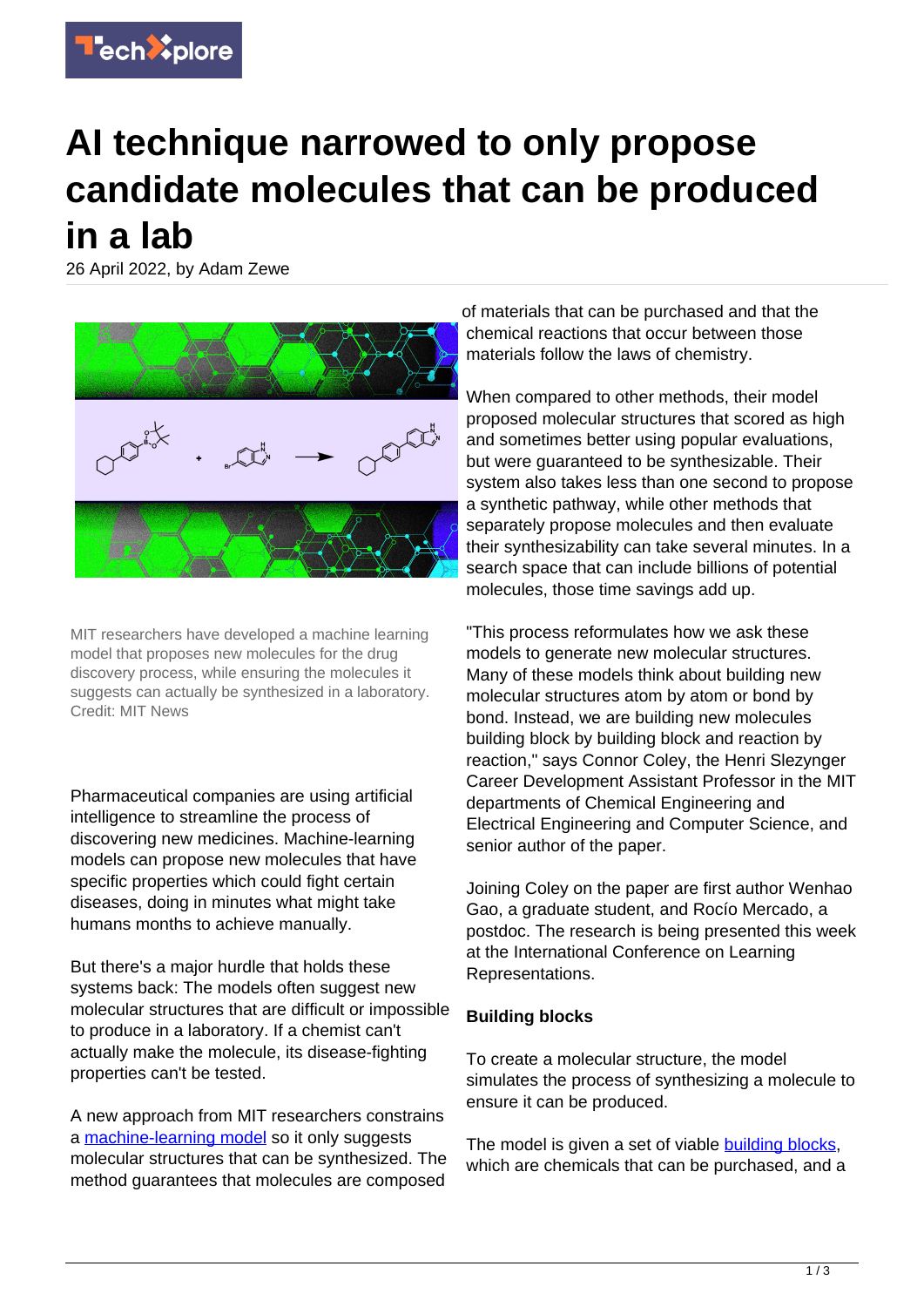

list of valid chemical reactions to work with. These chemical reaction templates are hand-made by experts. Controlling these inputs by only allowing certain chemicals or specific reactions enables the researchers to limit how large the search space can options for each step in the tree. It has a defined be for a new molecule.

The model uses these inputs to build a tree by selecting building blocks and linking them through chemical reactions, one at a time, to build the final molecule. At each step, the molecule becomes more complex as additional chemicals and reactions are added.

It outputs both the final molecular structure and the tree of chemicals and reactions that would synthesize it.

"Instead of directly designing the product molecule itself, we design an action sequence to obtain that molecule. This allows us to guarantee the quality of the structure," Gao says.

To train their model, the researchers input a complete molecular structure and a set of building blocks and **[chemical reactions](https://techxplore.com/tags/chemical+reactions/)**, and the model learns to create a tree that synthesizes the molecule. After seeing hundreds of thousands of examples, the model learns to come up with these synthetic pathways on its own.

## **Molecule optimization**

The trained model can be used for optimization. Researchers define certain properties they want to achieve in a final molecule, given certain building blocks and chemical reaction templates, and the model proposes a synthesizable molecular structure.

"What was surprising is what a large fraction of molecules you can actually reproduce with such a small template set. You don't need that many building blocks to generate a large amount of available chemical space for the model to search," says Mercado.

They tested the model by evaluating how well it could reconstruct synthesizable molecules. It was able to reproduce 51 percent of these molecules,

and took less than a second to recreate each one.

Their technique is faster than some other methods because the model isn't searching through all the set of chemicals and reactions to work with, Gao explains.

When they used their model to propose molecules with specific properties, their method suggested higher quality molecular structures that had stronger binding affinities than those from other methods. This means the molecules would be better able to attach to a protein and block a certain activity, like stopping a virus from replicating.

For instance, when proposing a molecule that could dock with SARS-Cov-2, their model suggested several **[molecular structures](https://techxplore.com/tags/molecular+structures/)** that may be better able to bind with viral proteins than existing inhibitors. As the authors acknowledge, however, these are only computational predictions.

"There are so many diseases to tackle," Gao says. "I hope that our method can accelerate this process so we don't have to screen billions of molecules each time for a disease target. Instead, we can just specify the properties we want and it can accelerate the process of finding that drug candidate."

Their model could also improve existing drug discovery pipelines. If a company has identified a particular molecule that has desired properties, but can't be produced, they could use this model to propose synthesizable molecules that closely resemble it, Mercado says.

Now that they have validated their approach, the team plans to continue improving the chemical reaction templates to further enhance the model's performance. With additional templates, they can run more tests on certain disease targets and, eventually, apply the model to the drug discovery process.

"Ideally, we want algorithms that automatically design molecules and give us the synthesis tree at the same time, quickly," says Marwin Segler, who leads a team working on machine learning for drug